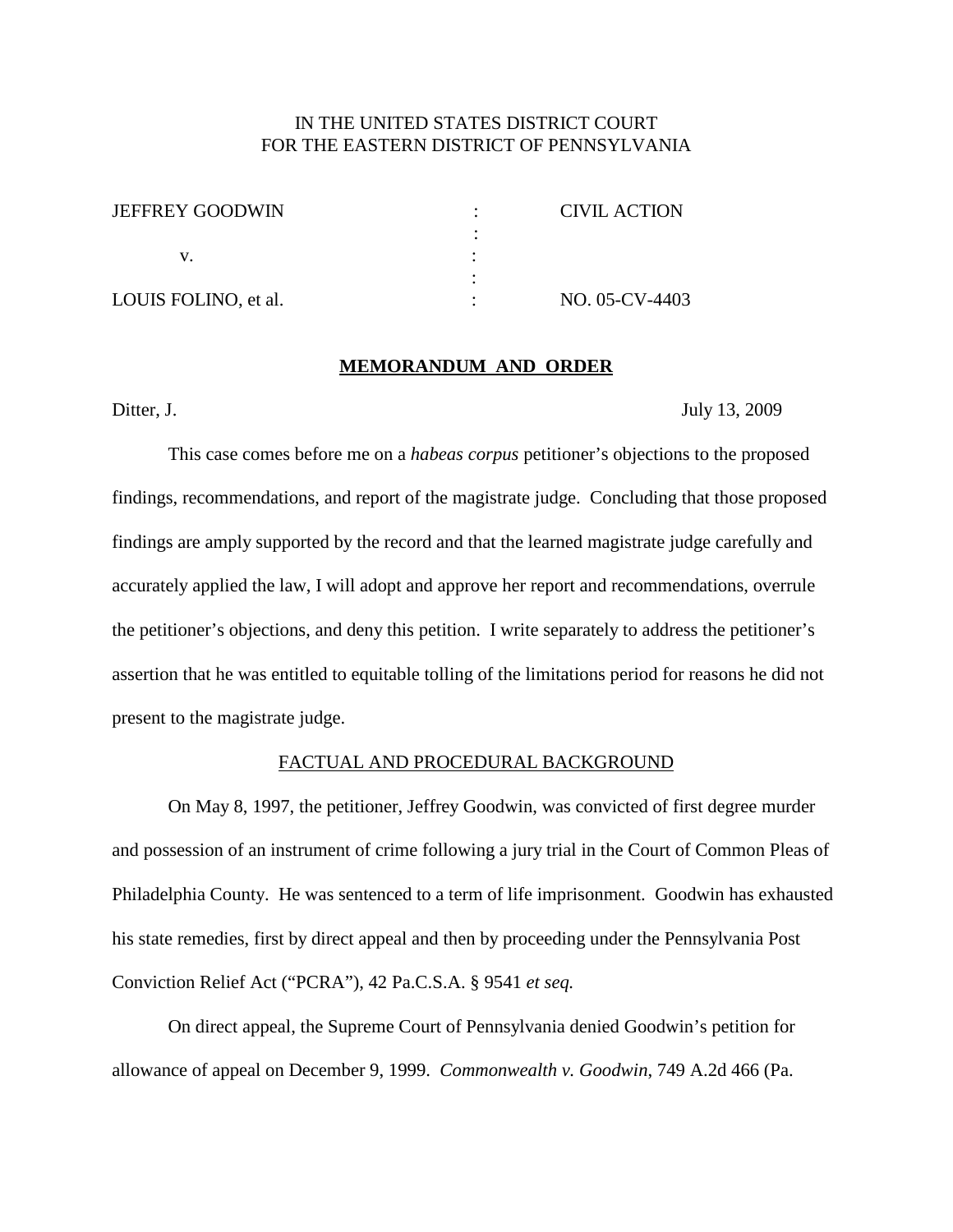1999). His judgment of sentence became final ninety days later, on March 8, 2000. <sup>1</sup> *Swartz v. Meyers*, 204 F.3d 417, 419 (3d Cir. 2000) (state criminal judgment becomes final at the conclusion of direct review or by the expiration of the time for seeking such review, including the ninety day period for filing a petition for a writ of certiorari in the United States Supreme Court). Pursuant to the one-year limitation period imposed by the Antiterrorism and Effective Death Penalty Act of 1996 ("AEDPA"), 28 U.S.C. § 2244(d)(1), absent any statutory or equitable tolling, Goodwin's had until March 8, 2001 to file a petition for a writ of *habeas corpus*.

Goodwin filed a PCRA petition on December 8, 2000 - after 274 days of the limitations period had run. The Superior Court of Pennsylvania affirmed the decision of the PCRA court rejecting his claims by an opinion dated August 16, 2004, and denied re-argument on October 21, 2004. The limitations period was statutorily tolled while the PCRA petition was pending through November 21, 2004, when to time to seek review in the Pennsylvania Supreme Court had expired. *See* 28 U.S.C. § 2244(d)(2) (the limitations period is tolled for "the time during which a properly filed application for State post-conviction or other collateral review with respect to the pertinent judgment or claim is pending"). Thereafter, the remaining 91 days of the limitations period began to run, expiring on February 20, 2005. On February 22, 2005, Goodwin filed a second PCRA petition. On August 2, 2005, the PCRA court dismissed Goodwin's petition as untimely because he did not meet an exception to the filing provisions of 42 Pa.C.S.A. § 9545(b).

On August 18, 2005, approximately six months after the limitations period had run, Goodwin filed his present *habeas corpus* petition. Chief Magistrate Judge M. Faith Angell

 $<sup>1</sup>$  I note that my count of days varies slightly from that of the magistrate judge. I have used the dates</sup> accepted by the parties because any difference has no effect on the issue before me.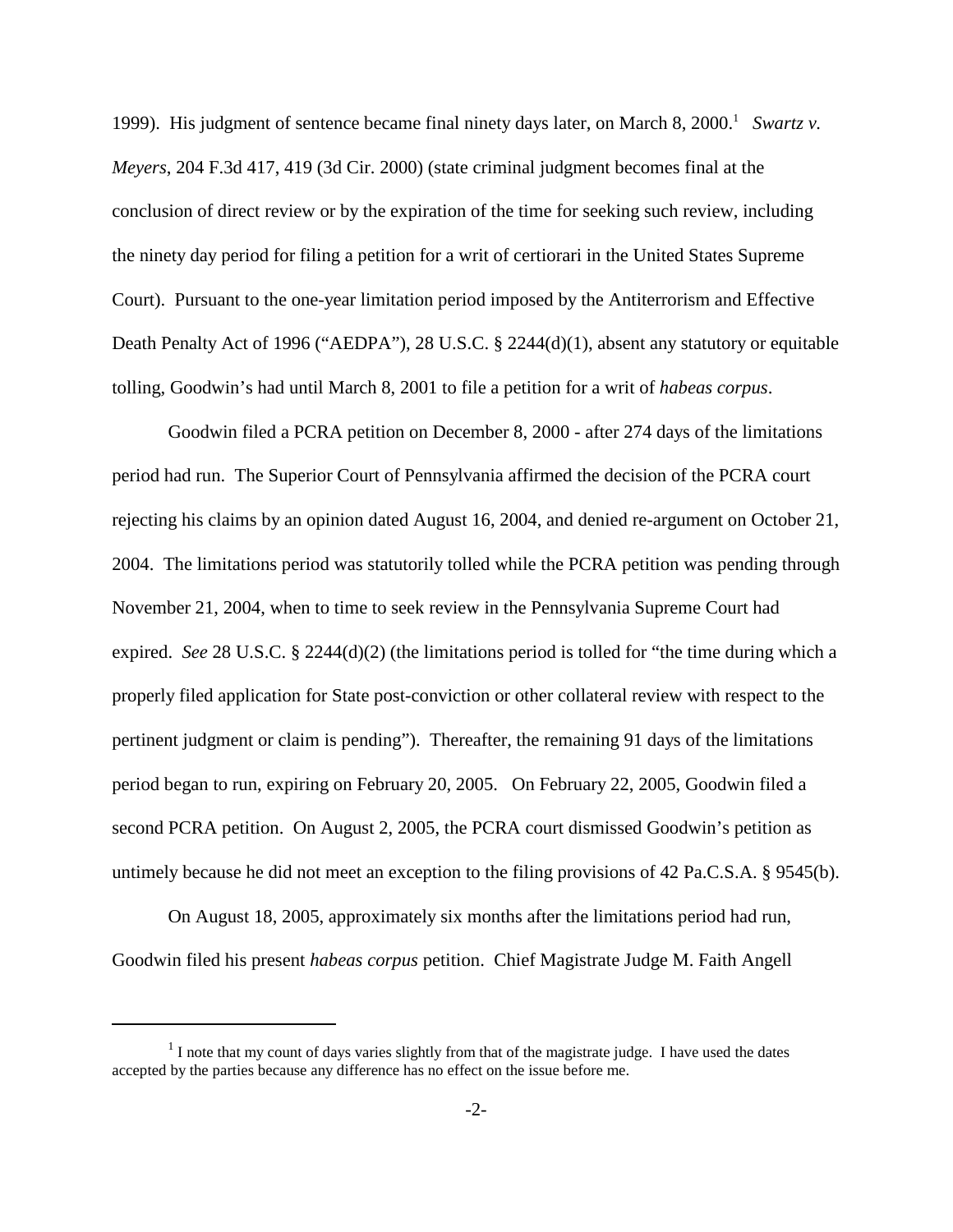recommended the petition be denied as untimely. Goodwin concedes that his petition is untimely, but argues that equitable tolling should apply because he was given erroneous advice by his PCRA counsel, and because he is innocent.

#### **DISCUSSION**

The AEDPA's one-year statute of limitations period is subject to equitable tolling "only in the rare situation where equitable tolling is demanded by sound legal principles as well as the interests of justice." *Schlueter v. Varner*, 384 F.3d 69, 75 (3d Cir. 2004) (quoting *Jones v. Morton,* 195 F.3d 153, 159 (3d Cir. 1999)). "Equitable tolling is proper only when the principals of equity would make the rigid application of a limitation period unfair." *Miller v. New Jersey State Dep't. of Corrections*, 145 F.3d 616, 618 (3d Cir. 1998). A *habeas* petitioner seeking equitable tolling must establish that he has pursued his rights diligently and that extraordinary circumstances prevented him from asserting his claims. *Pace v. Diguglielmo*, 544 U.S. 408, 418 (2005)*; McAleese v. Brennan*, 483 F.3d 206, 219 (3d Cir. 2007). In non-capital cases, attorney error, miscalculation, inadequate research, or other mistakes are not the extraordinary circumstances necessary to permit the equitable tolling of AEDPA's one-year period of limitation. *See Schlueter*, 384 F.3d at 76.

Acknowledging that his *habeas* petition, filed six months after the expiration of the limitations period, is statutorily time-barred, Goodwin contends that the erroneous advise of PCRA counsel justifies equitable tolling. With his objections, Goodwin includes a letter from PCRA counsel, dated October 27, 2004, advising him that his PCRA appeal had been denied by the Superior Court and that there was no basis for an appeal in the Pennsylvania Supreme Court. PCRA counsel advised Goodwin to file a second PCRA petition but made no mention of the

-3-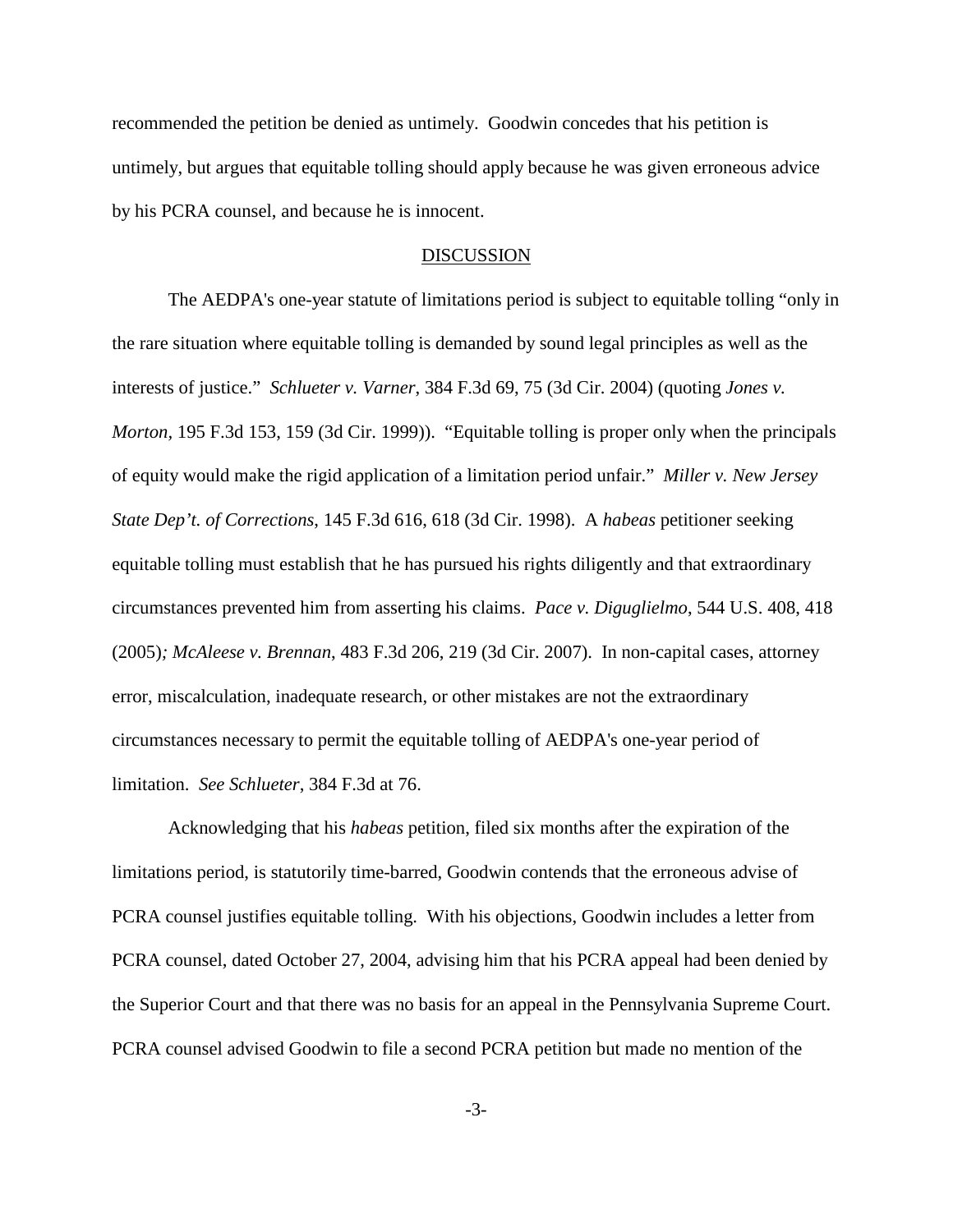option of pursuing federal *habeas corpus* relief. On February 22, 2005, four months later, and two days after the federal limitations period had run, Goodwin followed the advice of counsel and filed a second PCRA petition. It was not until his second petition was dismissed as untimely on August 2, 2005, that Goodwin claims he went to the prison law library and learned he could have pursued federal *habeas corpus* relief. As discussed above, a claim that counsel's advice was erroneous is insufficient to permit the equitable tolling of AEDPA's one-year period of limitation.

Goodwin does not explain why he waited four months to file his second PCRA petition or how counsel's failure to advise kept him from filing a *habeas* petition. There is no reason he could not have filed both a state PCRA petition and a federal *habeas* petition. *See Rhines v. Weber*, 544 U.S. 269, 277 (2005) (permitting the district court to stay and abey the *habeas* proceedings where there is good cause for the petitioner's failure to exhaust his claims first in state court). Of course, if he had filed a *habeas* petition instead of the PCRA petition it would still have been too late. Goodwin's "lack of diligence precludes equity's operation." *Pace*, 544 U.S. at 419.

Goodwin also makes a passing reference to his claim of innocence as cause for equitable tolling. He asserts that "relevant medical records . . . show that [he] was incapable of forming the intent necessary" for a first degree murder conviction and is therefore innocent. Doc. #10 at 5. However, neither the United States Supreme Court not the Third Circuit has held that the statute of limitations for the filing of a habeas corpus petition may be equitably tolled by a claim of actual innocence. *See Horning v. Lavan*, 197 Fed. Appx. 90,93 (3d Cir. 2006) ("[W]e have yet to hold that the . . . statute of limitations [for habeas corpus petitions] can be equitably tolled

-4-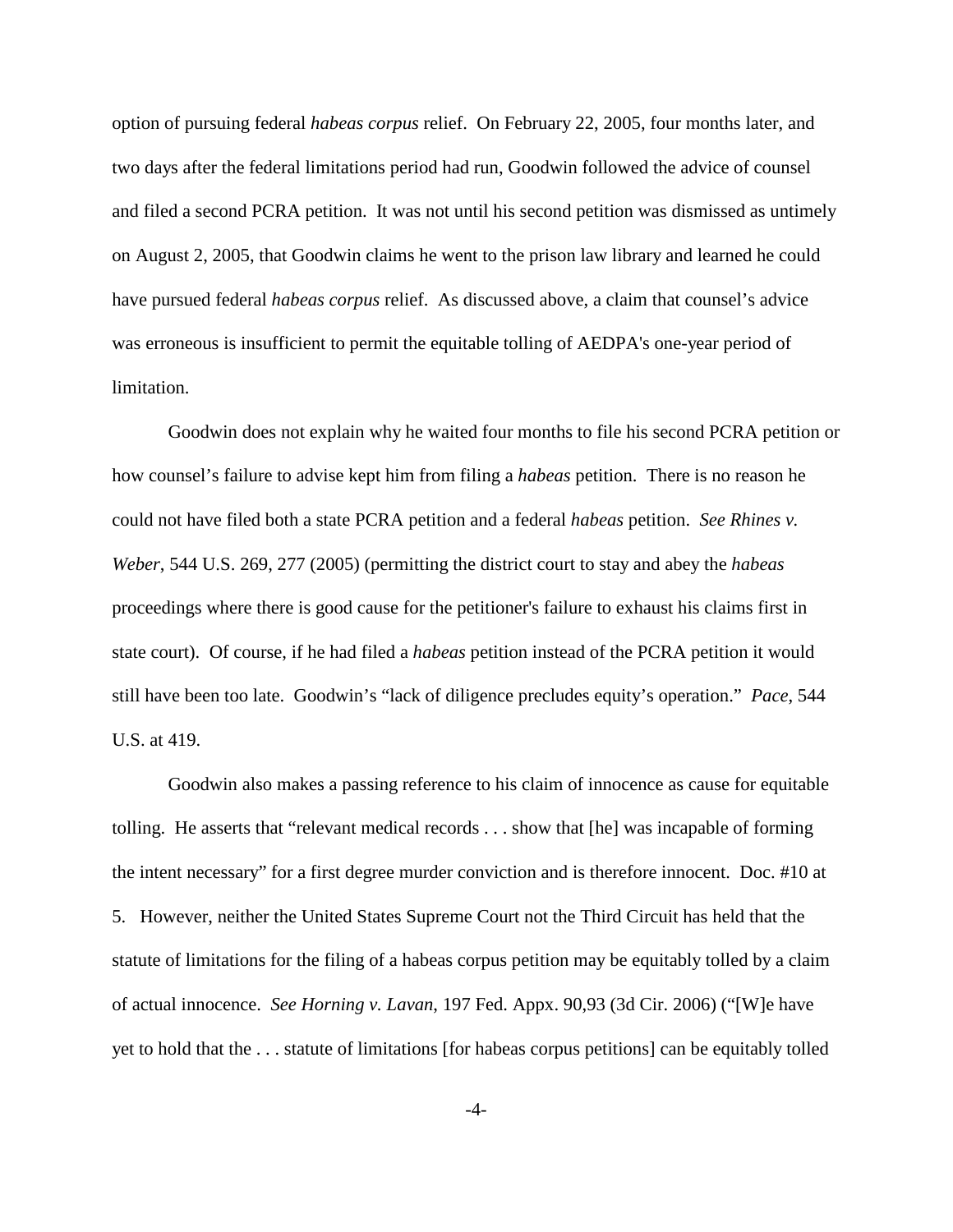on the basis of actual innocence.").

There is no need for me to do what the Court of Appeals has refrained from doing because Goodwin has not established that he is actually innocent. To establish actual innocence, Goodwin must come forward with "new reliable evidence – whether it be exculpatory scientific evidence, trustworthy eyewitness accounts, or critical physical evidence – that was not presented at trial." *Schlup v. Delo*, 513 .S. 298, 324 (1995). He must then show that "in light of the new evidence, no juror, acting reasonably, would have voted to find him guilty beyond a reasonable doubt." *Sweger v. Chesney*, 294 F.3d 506, 523-23 (3d Cir. 2002).

Goodwin refers to medical records that indicate drugs were in his system to establish he lacked the requisite intent to commit murder. This evidence is not new – it was presented at trial, and it obviously did not prevent the jury from finding him guilty beyond a reasonable doubt.

For all these reasons, Goodwin's objections are denied. An appropriate order follows.